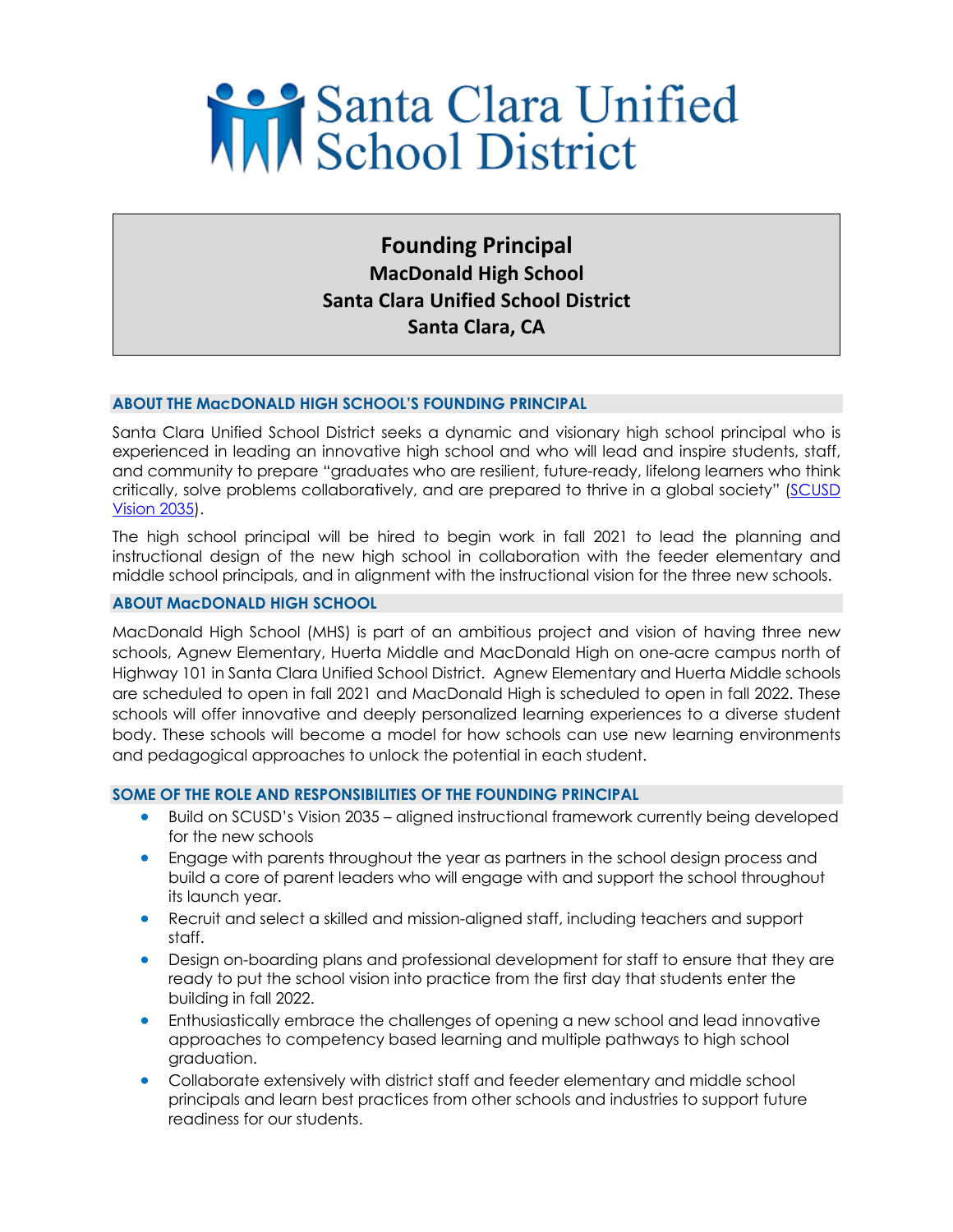# **MINIMUM QUALIFICATIONS, SKILLS AND EXPERIENCE**

- Experience as a school-based leader required; experience as a principal strongly preferred
- Minimum of three years teaching experience required; 5-10 years of experience preferred
- Experience leading equity-focused educational transformation efforts, including establishing a school vision for teaching and learning
- Extensive and demonstrated knowledge of student-centered learning, and formative and performance assessment practices
- Demonstrated experience in building and sustaining systems for teacher collaboration and ongoing professional learning
- Demonstrated experience in using results-oriented continuous improvement to close equity gaps and improve achievement
- Commitment to utilizing technology for innovation to address diverse learning needs
- Demonstrated experience in building and maintaining strong two-way communication systems, especially with students, parents and local community members
- Extremely high standards for achievement for all students, and a commitment to equitably marshalling resources to support that achievement
- Experience building high functioning collaborative teams within and across departments and grade levels
- Experience teaching at the high school level.
- Eligible for or possession of a valid California Administrative Services Credential required.

## **SELECTION PROCESS**

The Board of Education has retained consultant Dr. Eric Andrew of Leadership Associates to recruit qualified candidates. The consultants will screen applications and recommend candidates to the Superintendent for interviews and further consideration. The Superintendent and Cabinet will have the opportunity to review all applications submitted. Any contact with the Superintendent or Board members, in an attempt to influence the selection process, will be considered a breach of professional ethics. Finalists will have an opportunity to familiarize themselves with the community and schools.

## **SALARY AND CONTRACT**

This position is on the salary schedule and is competitive.

## **APPLICATION REQUIREMENTS**

To be considered, the candidate must provide:

- A letter of application
- A fully completed application form.
- A resume
- Three professional references
- Verification of degrees and credentials (finalists only)

*All materials will be acknowledged and treated confidentially.*

## **ABOUT SANTA CLARA UNIFIED SCHOOL DISTRICT**

Santa Clara Unified School District (SCUSD) serves over 15,300 K-12 students and an additional 6,000 students in preschool through adult school. Neighborhoods in the cities of Santa Clara, Sunnyvale, San Jose, and Cupertino comprise the District's 56 square-mile area. Santa Clara Unified prides itself on having teachers, classified employees, and administrators who are dedicated, experienced professionals who care about each student's well-being and academic preparation.